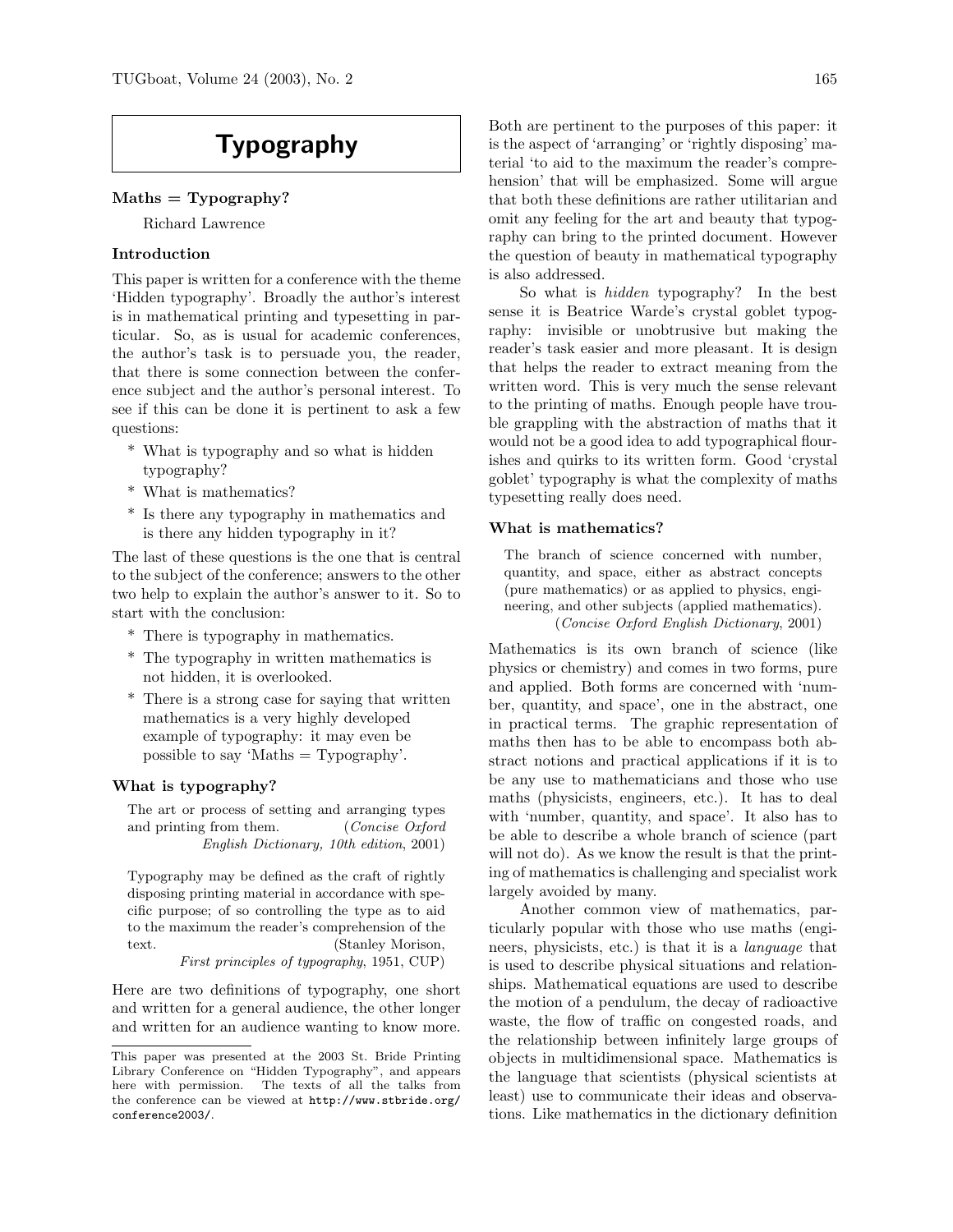above, the physical scientist is interested in 'number, quantity, and space'. The graphic representation of maths has to reflect this.

Having used the standard trick of looking at a dictionary definition of the subject it may be instructive to consider the popular views of its users and practitioners. A physicist uses a variety of strange machines to investigate the rules that govern the physical world and records observations as mathematical relationships. A biologist grows then experiments on living things in order to understand more about them perhaps using statistics to support arguments and observations. An engineer designs and builds machinery to exploit the discoveries of other scientists and uses approximate equations to predict how the machinery will behave. The mathematician sits and thinks and scribbles and rearranges equations on paper or blackboard. The mathematician has no machinery or plants or animals to work with. The mathematician's only prop in this populist view is the piece of paper or blackboard, or more specifically equations written on these. Mathematics is in some sense the written equations on these surfaces. If this is indeed so, then it can be appreciated that the optimal arrangement of the symbols in the equations is of some consequence.

So we have three views of mathematics: it is a branch of science dealing with the description of the abstract and real and quantity, number, and space; it is a language; and it is written equations. Properly, and not just as a result of undue deference to the majesty of the Oxford English Dictionary, it is only the first of these. But mathematics' very singular distinction is that it is dependent on its own language to communicate it. That language is only easily communicated in its written form (equations on paper or blackboard). While the individual components of an equation can be read out loud and their relative positions can be described, it is not too far-fetched to say that maths is an unpronouncable, even a silent, language. So that its written form, equations, has to be able to communicate matters of 'quantity, number, and space'.

### Printing's influence on mathematics

Before pursuing the intellectual argument that written maths involves a lot of typography, it is instructive and interesting to look at the influence of printing on the development of maths. It is also instructive to see the consequences of trying to write mathematics without symbols to understand why the language of mathematics is necessary.

One of the very earliest mathematical works is the Algebra of Al-Khowarazimi, a ninth-century scholar in Baghdad. Florian Cajori (A history of mathematical notation, 1929, Open Court) quotes a translation of an example from this work:

What must be the amount of a square, which, when twenty-one dirhems are added to it, becomes equal to the equivalent of ten roots of that square? Solution: Halve the number of the roots; the moiety is five. Multiply this by itself; the product is twenty-five. Subtract from this the twenty-one which are connected with the square; the remainder is four. Extract its root; it is two. Subtract this from the moiety of the rots, which is five; the remainder is three. This is the root of the square which you required and the square is nine. Or you may add the root to the moiety of the roots; the sum is seven; this is the root of the square which you sought for, and the square itself is forty-nine.

In modern notation the statement of the problem and its solution is:

Solution: 
$$
x^2 + 21 = 10x
$$
  
\nSolution: 
$$
x = 10/2 \pm \sqrt{[(10/2)2 - 21]}
$$
  
\n
$$
= 5 \pm \sqrt{4}
$$
  
\n
$$
= 5 \pm 2
$$
  
\n
$$
= 7, 3
$$

Even if the reader can not follow the mathematical notation, it should be apparent that the version written using symbols is potentially much easier to comprehend. It is enormously more compact. This compactness and its consequences for intelligibility were commented on a long time ago. William Oughtred (quoted by Cajori), an English mathematician promoting his own work in 1647 noted:

. . .Which treatise being not written in the usuall synthetical manner, nor with verbous expressions, but in the inventive way of Analitice, and with symboles or notes of things instead of words, seemed unto many very hard; though indeed it was but their owne diffidence, being scared by the newness of the delivery; and not any difficulty in it selfe. For this specious and symbolicall manner, neither racketh the memory with multiplicity of words, nor chargeth the phantasie with comparing and laying things together; but plainly presenteth to the eye the whole course and processe of every operation and argumentation.

The essence here is Oughtred's observation that by writing 'with symboles or notes of things instead of words' the argument is 'plainly presenteth to the eye'. The 'symboles' used by early mathematicians are dictated by what the printer had available. So in one of the earliest printed maths books, Cardan's Ars magna (1545, quoted in Cajori) the author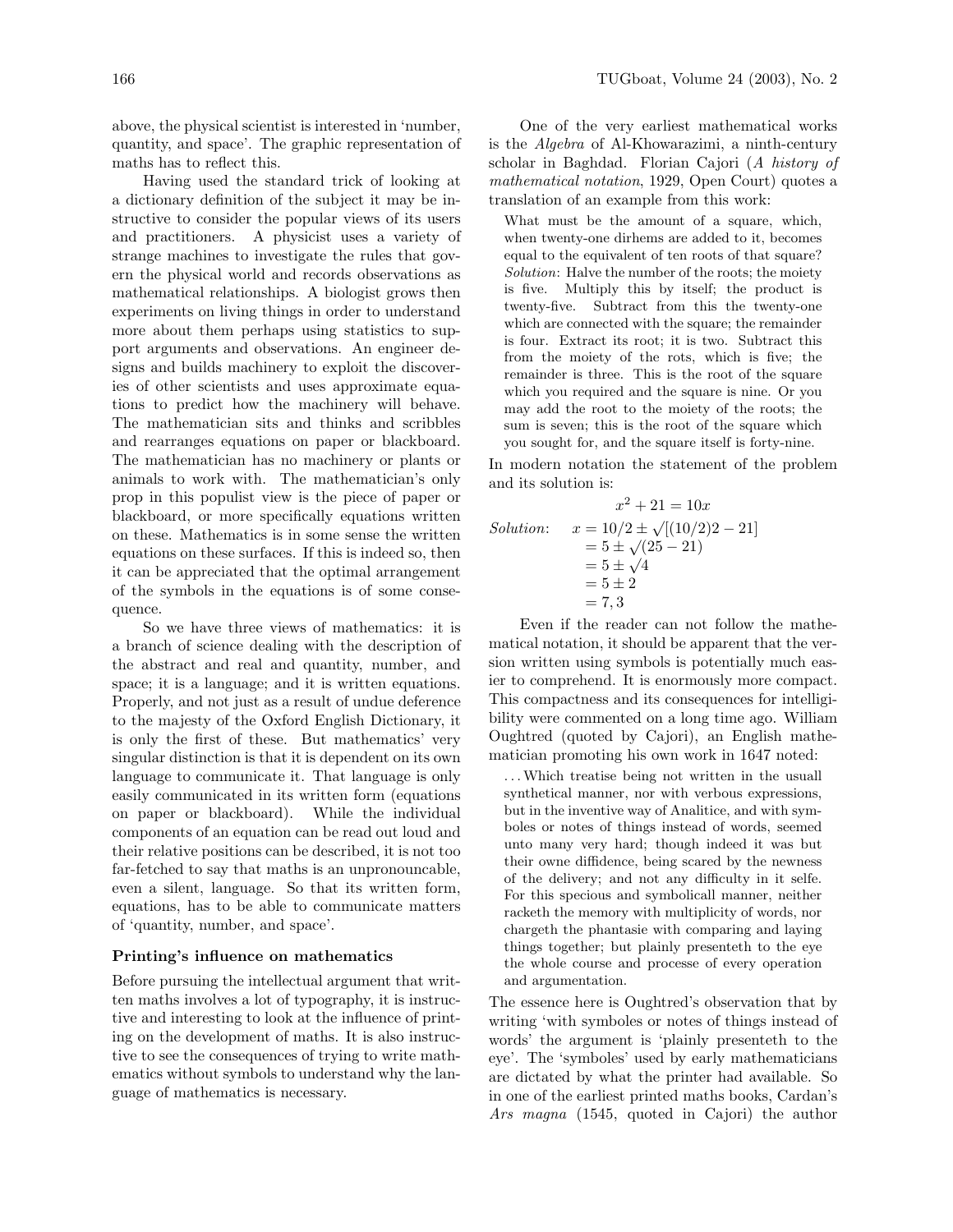contents himself with using abbreviations set in the text roman type to express unknowns. Vieta in 1591 (quoted by Cajori) uses single text roman capitals for unknowns. It was Ren´e Descartes in 1637 who finally established the use of lower case italic letters for unknowns. He also started the useful distinction of using letters near the beginning of the alphabet for unknown constants and letters at the end of the alphabet for unknown variables. Significantly by this date it was reasonable to expect a printer to have matching roman and italic types that could be set together. Mathematical setting is notorious for the diversity of sorts it exploits. In early mathematical works the choice of these sorts is limited to what the printer has. For example in early printed books on 'algebra' much use is made of a capital R with a scratched tail to denote root, a sort ordinarily deployed in liturgical work to denote 'Response' (e.g. Cardan, 1545).

One of the more amusingly documented discoveries made by an author seeking out unexploited corners of the printer's stocks is the eventual use of bold to denote vector quantities. Electromagnetic theory was undergoing rapid development in the late nineteenth century and this called for the development of notation in mathematics capable of distinguishing quantities which possessed both direction and size (vectors) from other non-directional quantities (scalars). The first attempt used greek type, but this failed because of confusion with other greek symbols. Maxwell in 1873 promoted German (Fraktur) type for the job. Oliver Heaviside (a populariser of Maxwell's work) was the one who started using bold (Electromagnetic theory, 1893, Ernest Benn Ltd):

Maxwell employed German or Gothic type. This was an unfortunate choice, being itself sufficient to prejudice readers against vectorial analysis. Perhaps a few readers who were educated at a commercial academy where the writing of German letters was taught might be able to manage the German vector without much difficulty; but for others it is a work of great pains to form German letters legibly. Nor is the reading of the printed letters an easy matter. Some of them are so much alike that a close scrutiny of them with a glass is needed to distinguish them unless one is lynx-eyed. This is a fatal objection. But, irrespective of this, the flourishing ornamental character of the letters is against legibility. In fact, the German type is so thoroughly unpractical that the Germans themselves are giving it up in favour of the plain Roman characters, which he who runs may read. It is a relic of mediaeval monkery, and is quite unsuited to the present day. Besides there can be little doubt that the prevalent shortsightedness of the German nation has (in great measure) arisen from the character of the printed and written letters employed for so many generations, by inheritance and accumulation. It became racial; cultivated in youth, it was intensified in the adult, and again transmitted to posterity. German letters must go.

Rejecting Germans and Greeks, I formerly used ordinary Roman letters to mean the same as Maxwell's corresponding Germans. They are plain enough, of course; but, as before mentioned, are open to objection. Finally, I found salvation in Clarendons, and introduced the use of this kind of type so called, I believe for vectors (Phil. Mag,. August, 1886), and have found it thoroughly suitable. It is always in stock; it is very neat; it is perfectly legible (sometimes alarmingly so), and is suitable for use in formulae along with other types, Roman or italic, as the case may be, contrasting and also harmonising well with them.

Sometimes block letters have been used; but it is sufficient merely to look at a mixed formula containing them to see that they are not quite suitable.

This rather long quote illustrates several points about mathematicians and mathematics.

- \* Mathematicians are quite passionate about how their maths is presented
- \* Mathematicians do have a keen appreciation of the utility of notation
- \* Mathematicians have a real (if idiosyncratic) idea of the aesthetics of maths printing

It is also clear from this quote what a real influence the printer can have on advancing mathematical notation and maths and science themselves.

## The beauty of mathematics

The somewhat eccentric writings of Oliver Heaviside do show that mathematicians have a very keen sense of what works in the notation they use to convey ideas. Beyond this utilitarian view of notation, mathematicians also appreciate wider principles involved in the proper written display of their work. This appreciation is linked to an appreciation of the maths itself. A mathematician will be very pleased if s/he is able to simplify an argument or equation and render the mathematical content more comprehensible. Mathematicians speak of the 'beauty' of a well-presented and succinct proof or newly found link between branches of mathematics. The quest for such 'beauty' keeps mathematicians busy trying to refine existing proofs. The proof of the Four Colour Map problem (any map can be coloured using only four colours without the same colour adjoining itself) reported a few years ago is acclaimed,